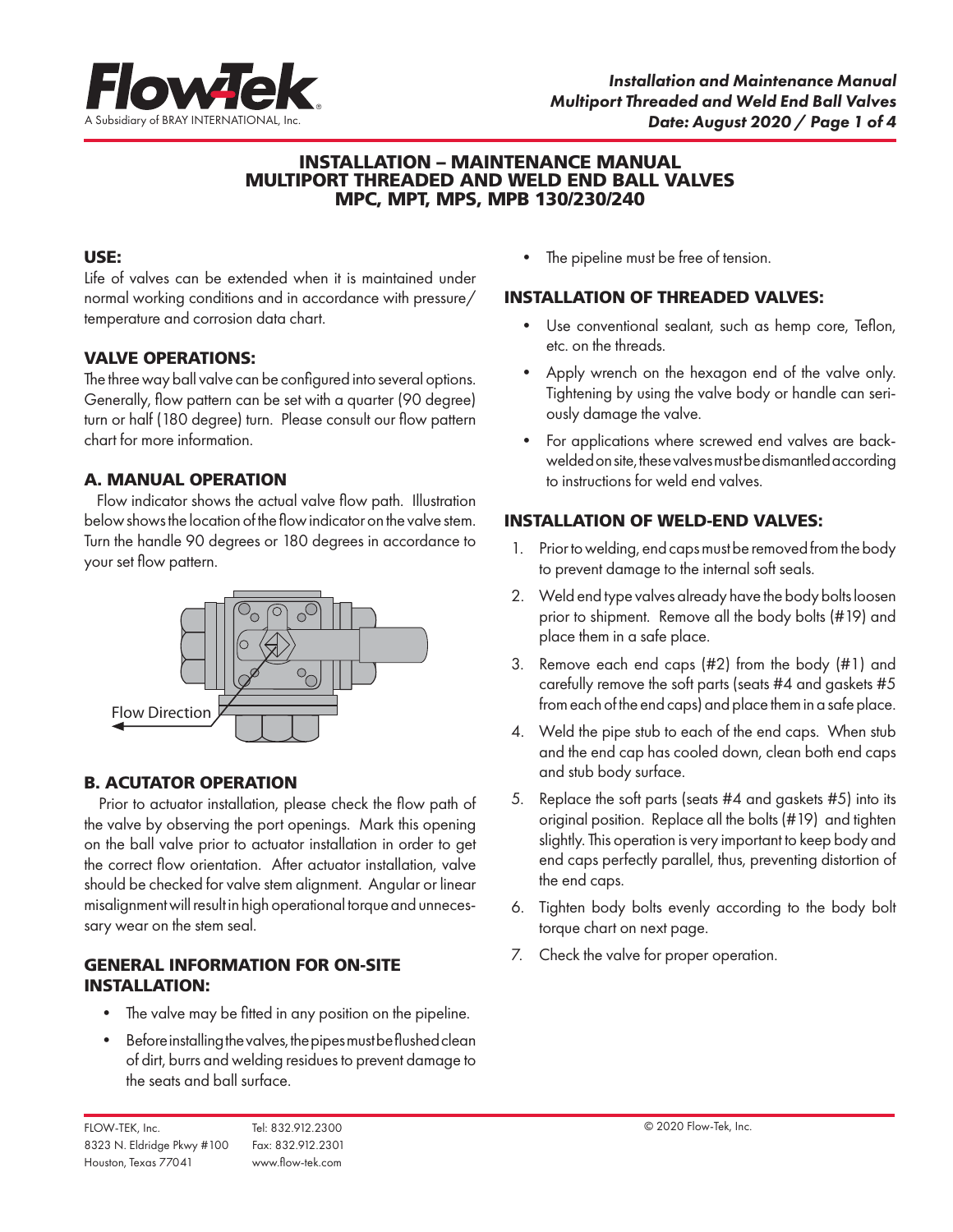

# DISASSEMBLY AND CLEANING PROCEDURES:

Caution: Ball Valves can trap fluids in ball cavity

- 1. If the valve has been used to control hazardous media, it must be decontaminated before disassembly. It is recommended that the following steps be taken for safe removal and reassemble.
	- a. Relieve the line pressures.
	- b. Place the valve in all the available flow position and flush the line to remove any hazardous material from valve.
	- c. All persons involved in the removal and disassembly of the valve should wear proper protective clothing, such as face shield, glove, and apron, etc.
- 2. If valve is installed in the line, pipelines may have to be cut to disassemble the valve. Inline weld type valve can be disassembled without cutting the pipelines.

# PROCEDURES TO REPLACE REPAIR KIT:

- 1. Follow the direction on disassembly and cleaning procedures.
- 2. Loosen each of body bolts (#19) and remove each of end caps (#2) including the blank end cap (#22) from the body (#1).
- 3. The seats (#4) are located inside end cap cavities. Replace the seats (#4) and gaskets (#5) with new ones. Place the end caps in a safe place.
- 4. To replace the stem components, the handle nut (#18) must be loosen. To assist in loosening of the handle nut, place a rod of diameter smaller than the ball orifice into the ball orifice. Loosen and remove the handle nut. Remove the handle (#16), stop plate (#15), space washer (#14), and lock saddle (#13). **Larger valves size 2½" - 4"** only have handle T-Bar (not shown in the assembly diagram).
- 5. Loosen and remove the stem nut (#12), belleville washer (#11), and gland. **Larger valves size 2½" - 4"** have gland, belleville washer, and gland washer (not shown in the assembly diagram).
- 6. Remove the rod and the ball should slight out from the center of ball valve body with a gentle push (for  $\frac{1}{4}$ " - 2). For larger size valve  $2\frac{1}{2}$ " - 4", remove the bonnet cap and the trunion ball can be removed from the top of the valve body (not shown in the assembly diagram). Clean all the removed parts and place them in a safe place.
- FLOW-TEK, Inc. Tel: 832.912.2300 © 2020 Flow-Tek, Inc. 8323 N. Eldridge Pkwy #100 Fax: 832.912.2301 Houston, Texas 77041 www.flow-tek.com
- **7. For valves ¼" 2" size**, push the stem (#6) downward. It should come out through the center body cavity. Remove the stem packing (#9), o-ring (#8), and thrust washer (#7). Clean the stem and replace with new stem packing, o-ring, and thrust washer. **For larger size ball valve 2½" - 2"**, replace with new o-ring, stem packing and bonnet gasket (not shown in the assembly diagram).
- 8. Replace the stem (#6), gland (#10), belleville washers (#11) and the stem nut. **For larger size valve 2½" - 4"**, replace the trunion ball and the bonnet cap
- 9. Tighten the stem nut according to the stem nut torque chart on next page. **For larger size valve 2½" - 4"**, tighten the circular gland until it bottoms out.
- 10. Replace the lock saddle (#13), space washer (#14), stop plate (#15), handle (#16), and handle nut (#18). **For larger size valve 2½" - 4"**, replace the handle t-bar and the lever (not shown in the assembly diagram).
- 11. Replace the end caps and tighten the body bolts evenly according to the body bolt torque chart on next page. For large size valve  $2\frac{1}{2}$ " - 4", also tighten the bonnet cap according to the body bolt torque chart.
- 12. Check the valve for proper operation.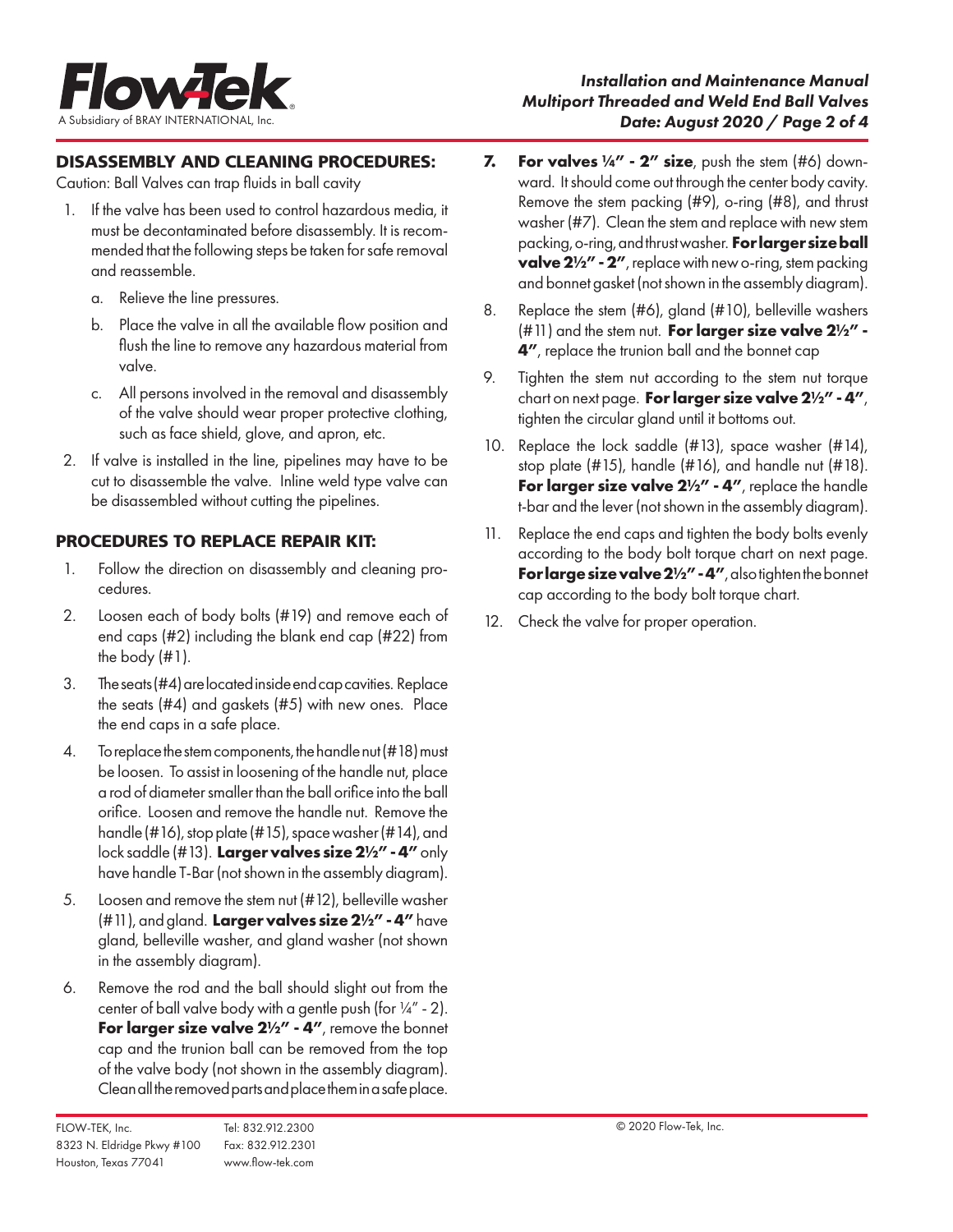

| <b>ASSEMBLY DIAGRAM</b>                    |                       | No.                     | <b>Part Name</b>          | <b>Material</b>       |
|--------------------------------------------|-----------------------|-------------------------|---------------------------|-----------------------|
|                                            | 18                    |                         | Body                      | ASTM A351 Gr.<br>CF8M |
| 16<br>(CD)                                 |                       | $\overline{2}$          | <b>End Cap</b>            | ASTM A351 Gr.<br>CF8M |
|                                            |                       | 3                       | Ball                      | SS 316                |
|                                            |                       | $\overline{\mathbf{4}}$ | Seat                      | <b>TFM 1600</b>       |
|                                            | Regular Threaded      | 5                       | Gasket                    | <b>TFM 1600</b>       |
| 14                                         |                       | 6                       | Stem                      | SS 316                |
| 13                                         | Female End Cap        | 7                       | Thrust Washer             | <b>TFM 1600</b>       |
| GEORGIA CONTRO<br>12                       |                       | 8                       | O-Ring                    | Viton                 |
| 11<br>22                                   | ODD                   | 9                       | <b>Stem Packing</b>       | <b>TFM 1600</b>       |
| $10$                                       | 22                    | 10                      | Gland                     | SS 304                |
| <b>RECO</b><br><b>ADD</b><br>19<br>$\circ$ |                       | 11                      | <b>Belleville Washer</b>  | SS 301                |
|                                            |                       | 12                      | Stem Nut                  | SS 304                |
| $\overset{20}{\bigcirc}$                   |                       | 13                      | Lock Saddle               | SS 304                |
| 8                                          |                       | 14                      | Space Washer              | SS 304                |
| ⇮                                          |                       | 15                      | <b>Stop Plate</b>         | SS 304                |
| 6                                          |                       | 16                      | Handle                    | SS 304                |
|                                            |                       | 17                      | <b>Handle Sleeve</b>      | Vinyl                 |
| $21 \circ 1$                               |                       | 18                      | <b>Handle Nut</b>         | SS 304                |
| Inline Weld Type End                       |                       | 19                      | <b>Body Bolt</b>          | SS 304                |
| Cap                                        |                       | 20                      | Pin Insert                | SS 304                |
|                                            |                       | 21                      | Stop Pin                  | SS 304                |
| OPP<br>$\mathfrak{D}$                      | 22                    | 22                      | <b>Blank End</b>          | ASTM A351 Gr.<br>CF8M |
|                                            | Regular Weld Type End | 23                      | <b>Anti-Static Device</b> | SS 316                |
| $\mathbb{CP}^{\mathbb{CP}}_{22}$           | Cap                   | 24                      | End Cap (Inner)           | ASTM A351 Gr.<br>CF8M |
|                                            |                       | 25                      | <b>ACP Gasket (Inner)</b> | <b>TFM 1600</b>       |

# TORQUE DATA

The body bolts of the valve should be tightened evenly. Tighten one-side snugly, then the one diagonally across. Repeat for the other bolts, bringing them all down tightly in sequence to the torque shown below.

# Body Bolt Torque Chart Stem Nut Torque Chart

| <b>Size</b>     | Torque<br>(In-Lb) | <b>Bolt Size</b> | <b>Size</b>     | Torque<br>$(ln-lb)$ | <b>Nut Sizo</b> |
|-----------------|-------------------|------------------|-----------------|---------------------|-----------------|
| 1/4''           | 106               | $1/4" - 20$ UNC  | 1/4''           | 71                  | M12x1.75        |
| 3/8''           | 106               | 1/4" - 20UNC     | 3/8''           | 71                  | M12x1.75        |
| 1/2"            | 150               | 5/16" - 18UNC    | 1/2"            | 71                  | M12x1.75        |
| 3/4''           | 150               | 5/16" - 18UNC    | 3/4''           | 106                 | M14x2.0         |
| 1''             | 150               | $5/16"$ - 18UNC  | 1''             | 106                 | M14x2.0         |
| 11/4"           | 195               | $3/8" - 16$ UNC  | 11/4"           | 133                 | M18x2.5         |
| 11/2"           | 195               | $3/8"$ - 16UNC   | 11/2"           | 133                 | M18x2.5         |
| 2 <sup>n</sup>  | 354               | $1/2" - 13$ UNC  | 2 <sup>n</sup>  | 168                 | M22x2.5         |
| 21/2"           | 354               | $1/2" - 13$ UNC  | 21/2"           | N/A                 | N/A             |
| 3''             | 354               | 1/2" - 13UNC     | 3''             | N/A                 | N/A             |
| 4 <sup>''</sup> | 664               | 5/8" - 11 UNC    | 4 <sup>''</sup> | N/A                 | N/A             |

| <b>Size</b>     | ivi que<br>$(ln-lb)$ | <b>Nut Size</b> |
|-----------------|----------------------|-----------------|
| 1/4''           | 71                   | M12x1.75        |
| 3/8''           | 71                   | M12x1.75        |
| 1/2''           | 71                   | M12x1.75        |
| 3/4''           | 106                  | M14x2.0         |
| 1''             | 106                  | M14x2.0         |
| 11/4"           | 133                  | M18x2.5         |
| 11/2"           | 133                  | M18x2.5         |
| 2 <sup>n</sup>  | 168                  | M22x2.5         |
| 21/2"           | N/A                  | N/A             |
| 3''             | N/A                  | N/A             |
| 4 <sup>''</sup> | N/A                  | N/A             |

FLOW-TEK, Inc. Tel: 832.912.2300 © 2020 Flow-Tek, Inc. 8323 N. Eldridge Pkwy #100 Fax: 832.912.2301 Houston, Texas 77041 www.flow-tek.com